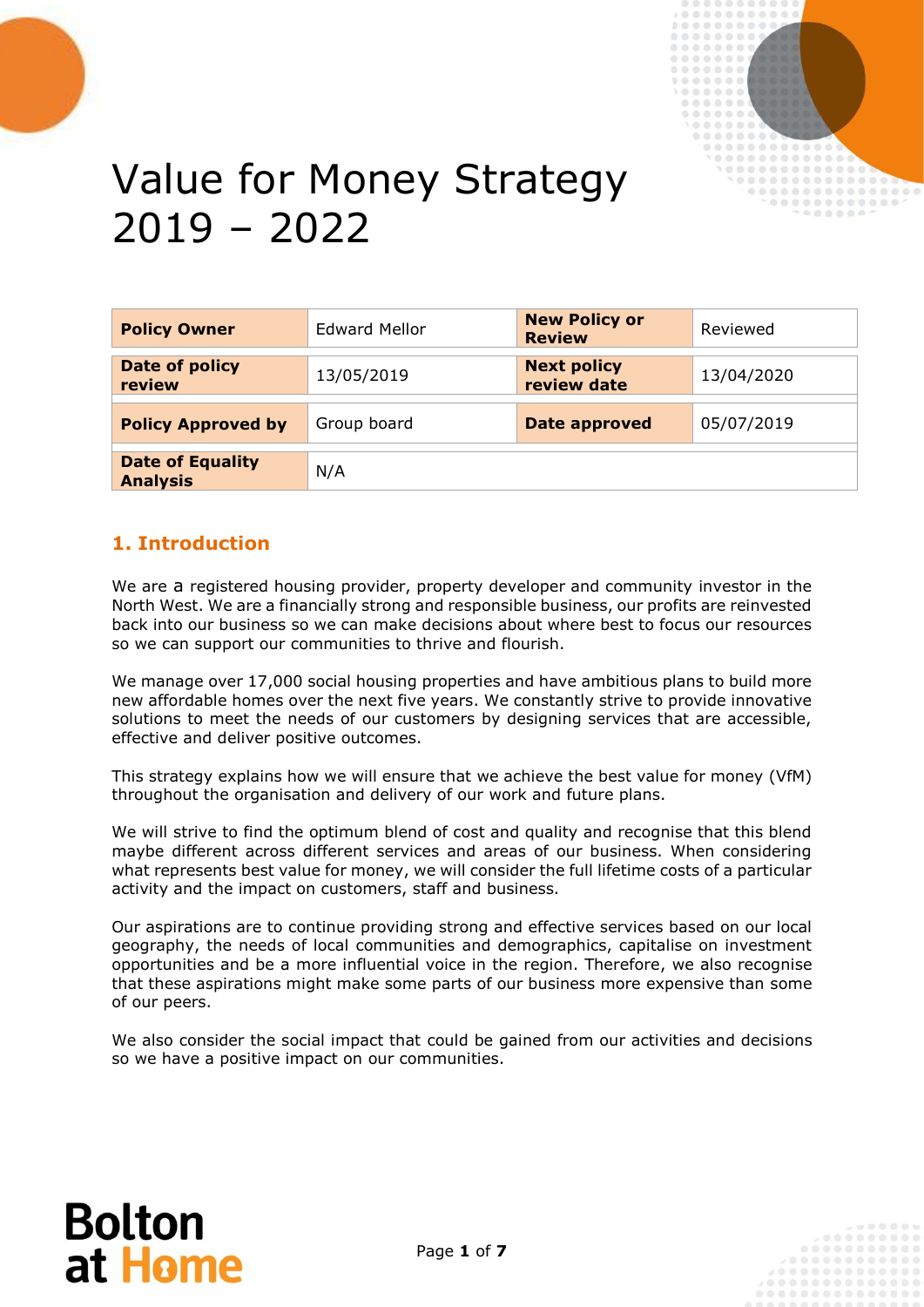## **2. Context of the strategy**

This strategy applies to all areas of our business and is aligned to our vision, aim and objectives. It sets out how we meet the regulatory requirements in respect of VfM and demonstrate how we will continuously seek to meet our VfM obligations.

**Vision:** Homes and neighbourhoods we can all be proud of

**Aim:** To provide homes as a bedrock for strong places and to support disadvantaged people and their communities to flourish and deliver our objectives

#### **Objectives:**

- Meeting the housing needs of our current and future customers
- Supporting our customers to be more independent and our communities to flourish
- Ensuring that our business is well run, responsible and financially secure

Achieving value for money is integral to delivering our organisational vision and business plan. We are committed to increasing the supply of affordable housing and understand the potential impact on our business of external factors such as reduced public spending, Greater Manchester devolution and other linked areas such as welfare reform including the impact of Universal Credit on our customers and leaving the European Union.

The Regulator for Social Housing sets out the regulatory framework for social housing, which details the regulatory standards including VfM as one of the economic standards. This includes a number of metrics which form part of the sector scorecard.

As a member of Greater Manchester Housing Partnership (GMHP) we continue to work with our partners to ensure that we are a key contributor to the future of social and affordable housing and that we have the flexibility to achieve the outcomes we need for our customers.

Our Local Standards as defined by our customers aim to ensure value for money for our customers:

- Treat you and your home with respect
- Deliver high quality services to agreed standards and fix things quickly if there is a problem
- Keep you updated you should never need to chase us
- Provide services within agreed timescales
- Keep our promises and treat you fairly

## **3. Our governance framework to manage VfM**

Delivering value for money is led by our Group Board and overseen by our Group Audit & Risk Committee. Each committee is also responsible for ensuring that VfM is considered in their areas of responsibility and operations.

Group Board leads and sustains a VfM culture and is responsible for setting and monitoring this strategy through the annual review of the business plan and the operating environment.

Group Board and Group Audit & Risk Committee monitor our performance against the plan and receive quarterly updates to evaluate our overall performance, review against the strategic risks held in the Corporate Risk Register and review delivery of our programmes, projects and policies. Compliance with the VfM Standard is also continuously monitored to ensure we meet our regulatory requirements.

# **Bolton** at Home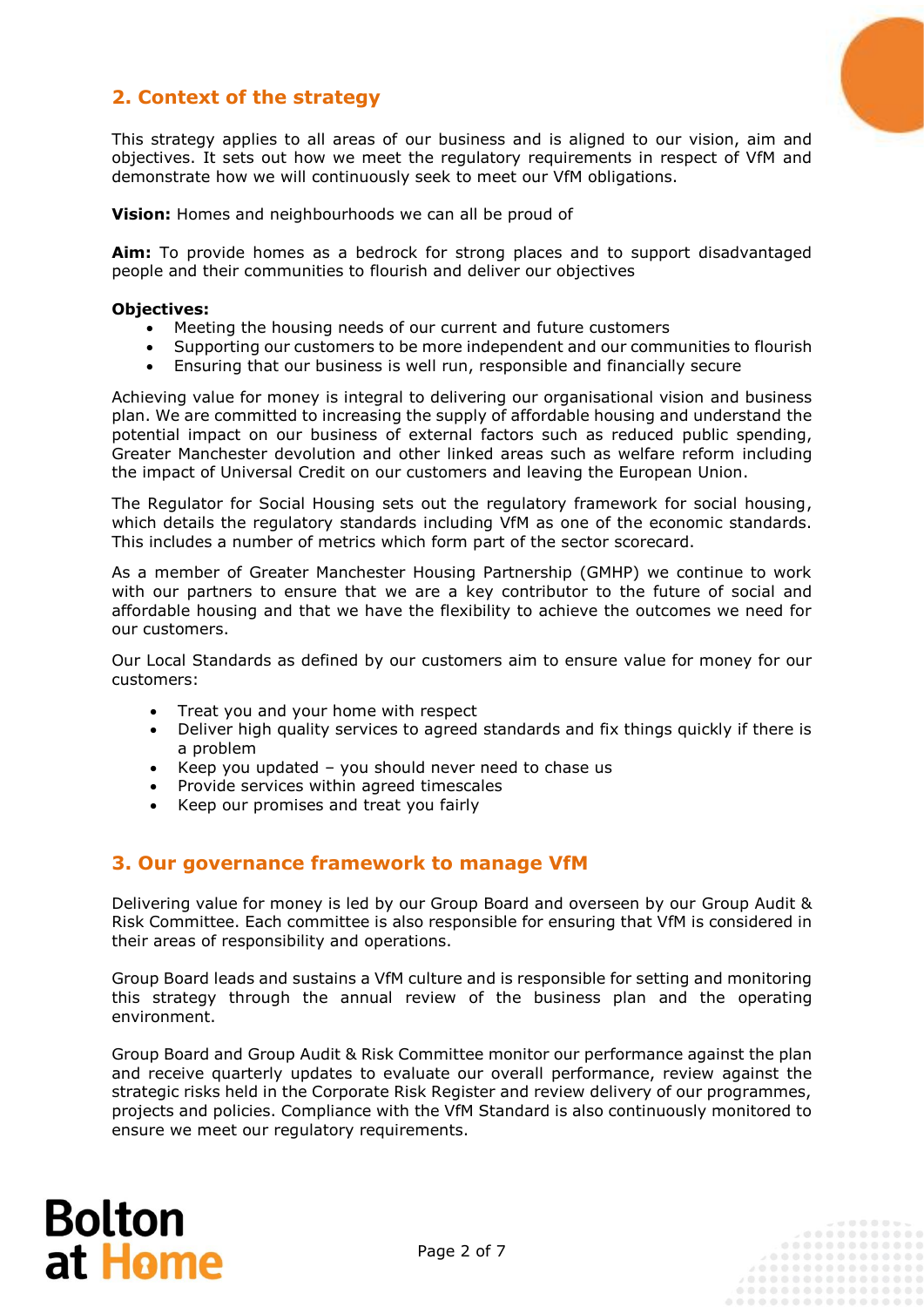Every year, the Board hold an annual business planning event which includes a VfM strategy session to inform the development of the business plan and agree the budget and business strategy for the following year.

The Leadership Team Strategic Programme places emphasis on achieving VfM across all our programmes of work to maintain a financially stable and growing business. In particular, understanding and reviewing high cost service functions and delivery and how we compare with our peers against the key VfM metrics. Actions to review services with high cost and to improve value for money are included on the Strategic Programme.

Our performance is reported to Board and used to influence the annual review of our Business Plan. The agreed priorities are represented through our Leadership team Strategic Programme along with improvement plans to control costs, review our delivery channels and agreements and / or improve/demonstrate more clearly positive impact and outcomes for customers.

## **4. Our approach to achieving value for money**

Every year we allocate resources to our activities, set efficiency targets, scrutinise our high cost areas, explore alternative delivery channels and seek to expand our development and growth plans.

Our 40 year financial plan is based on the 2019/20 budget approved by Board with 2019/20 as the final year of planned 1% rent reductions. The latest business plan contain the following savings targets over the next 5 years



To improve our VfM position we seek to optimise the balance between cost and quality relative to outcomes. We strive to deliver the best quality we can to improve homes, purchasing goods and materials and / or establishing a new service or improving an existing one. We also seek to improve social value through our approach to procurement.

Additionally, many of our services provide a much wider benefit to the community and may save money for other public services such as Bolton Council. These services are mainly delivered through our Community Investment Teams, UCAN centres and Housing Services Teams. This may sometimes mean that some of our services may be more

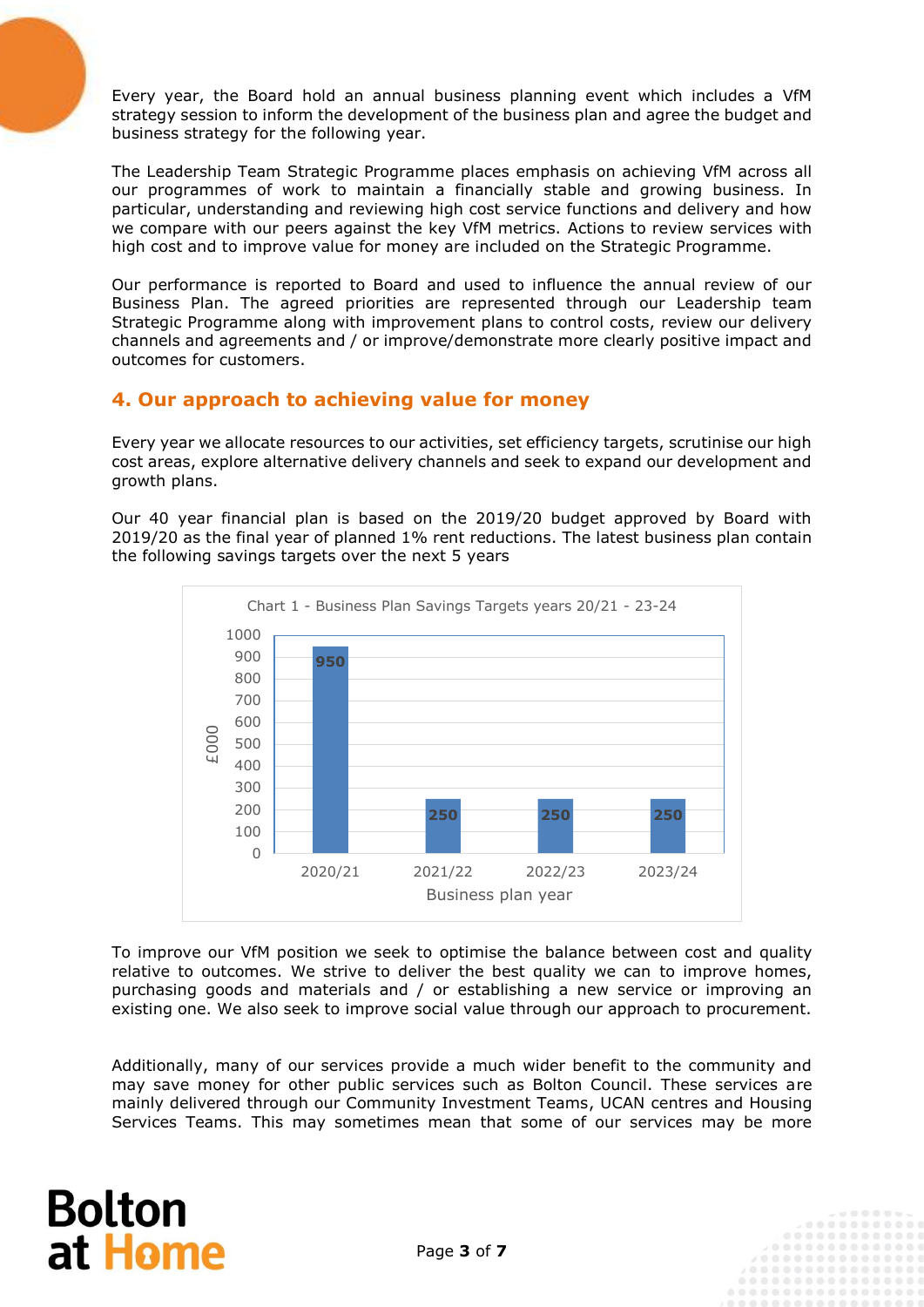expensive to deliver compared to our peers as delivering social initiatives form part of our corporate objectives.

Therefore, when making VfM decisions we will consider:

- Our commitment to being a place based housing provider with a strong emphasis on the communities in Bolton
- The total financial and non-financial costs to BH
- The short to long term benefits for BH and customers
- The impact on our risk appetite and profile
- Our roadmap for future growth and ambition
- Any other implications

## **5. Key VfM elements**

The key elements of our VfM approach are summarised below. We want to ensure that VfM is transparent and embedded throughout the organisation across every level (governance, strategic, operational):

Establishing savings targets each year in order to reduce our operating costs as far as possible. Our 5 year programme for 2019 - 2024 includes specific targets for VfM. £700,000 of the first year's savings (see Chart 1) relate to those required to offset the final year's 1% rent reductions and subsequent savings targets of £250,000 annually

- Budgets are allocated as part of the annual business and financial planning cycle, which includes a comprehensive stress testing exercise against a range of scenarios that could potentially break the plan. The results of the stress test are reported to Board and any mitigating actions are agreed and prioritised accordingly.
- Ensuring VfM is embedded throughout the reporting process, for example, when considering new investment decisions and new proposals. These reports provide VfM details including option appraisals, alternative delivery channels/options, developing measurable and meaningful performance indicators, demonstrating a positive impact on customers and the business as appropriate
- Financial monitoring is a key element of the operational reporting framework and provides feedback on performance to all levels of the organisation. We also undertake an annual review to scrutinise our performance against the VfM metrics, which is reported to Board (see section below)
- Benchmarking our costs and performance through HouseMark to assess and evaluate whether our operational services provide value for money, identify areas of concern and develop improvement plans. Performance information is published in our VfM Statement.
- Evaluating all major investment decisions by undertaking a high level VfM assessment which takes account of the financial impact on the Business Plan and meeting organisational objectives
- Undertaking a comprehensive performance appraisal of our existing assets to better understand where we need to dispose or redevelop stock / assets and where future investment is needed
- Undertaking a comprehensive appraisal on the return from investment for each of our subsidiary companies, which will be a key financial performance indicator

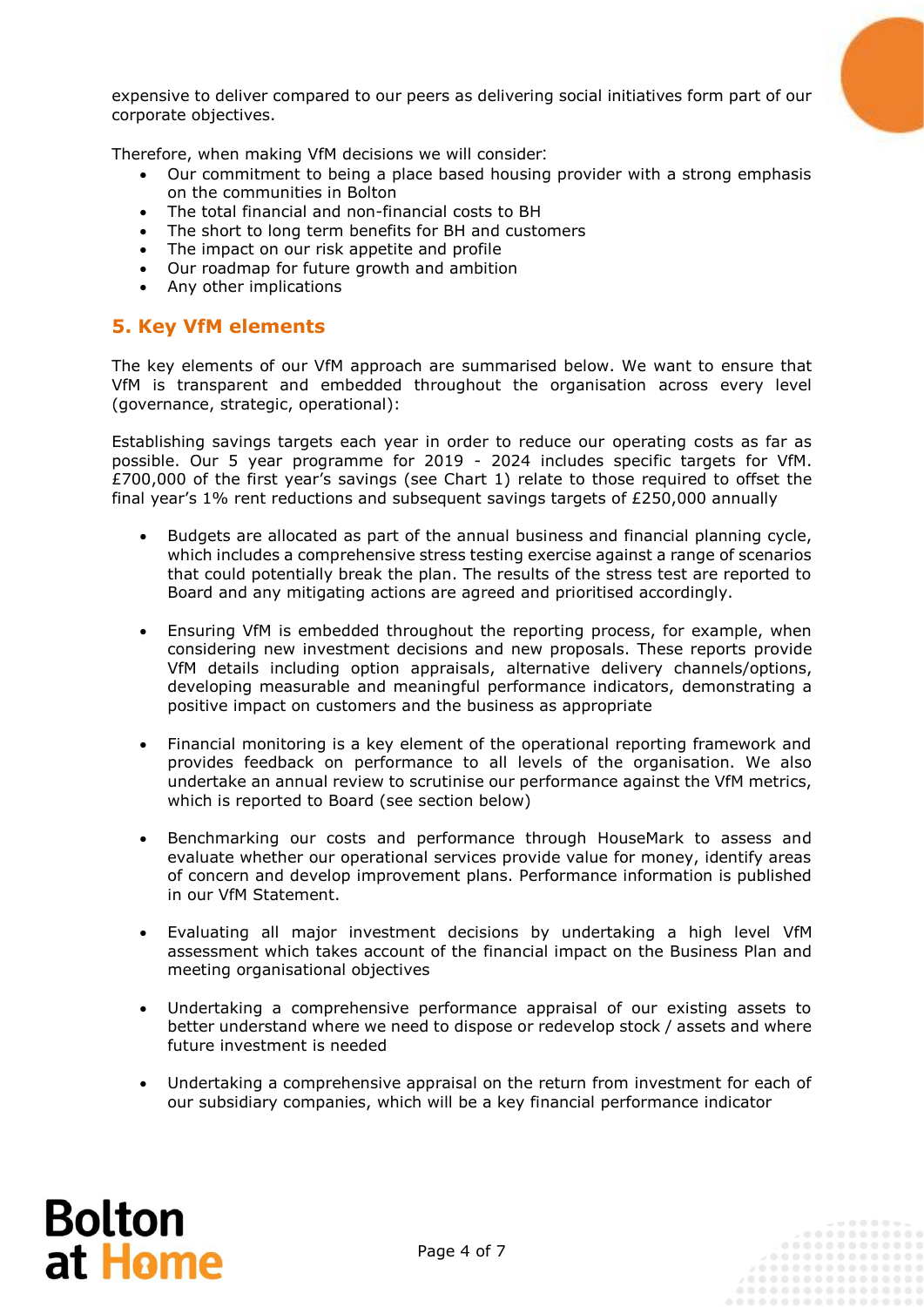- Continuing to explore different models of service delivery and partnership working, identifying options to share expertise and best practice (see below)
- Reviewing our procurement process to ensure we consistently drive VfM through every level of procurement activity to achieve optimal benefit
- Establishing and embedding a clear VfM link to other key strategies such as Procurement, Asset Management, Development, Sustainability, Social Value and Business Planning, Risk & Assurance Strategy (see below)
- Publishing our VfM Statement annually which includes details on our costs, performance and outcomes. The Statement is approved by Board and available to customers and our stakeholders. The Statement is also included within the annual Financial Statements
- Undertaking business process reviews to examine end to end processes aimed at increasing efficiency, removing waste from key processes and working more collaboratively across teams so services are delivered more cost effectively while meeting service standards
- Commissioning the Scrutiny Panel to undertake detailed service reviews in areas of concern with a clear focus on the quality of service delivered to customers i.e. ensuring right first time delivery by making recommendations to changes to our processes
- Conducting customer satisfaction and more frequent transactional surveys to give us a clear indication on areas where customers are reporting high levels of satisfaction with the delivery of our services and where we need to improve
- Delivering mandatory training on VfM to all our staff and involving our staff in VfM as they are often best placed to identify where efficiencies can be made, improve standards and increase customer satisfaction with our services (see below)

### **Procurement & social value**

Our procurement strategy 2018 – 2021 sets out our consistent approach to achieving VfM through the procurement of goods and services to achieve optimal benefit. An independent review of the strategy was undertaken in August 2018.

Whilst our strategy was found to be robust and compliant with relevant legislation we continually seek to achieve best practice and optimise the benefits derived from partnerships.

Our procurement costs are in excess of  $E40m$  each year on goods, services and works with over 1,000 suppliers. All goods, services and works that we procure balance price, and while meeting customers and other stakeholders' needs.

In addition, we want our suppliers to contribute to tackling social inequality and regenerating the local economy. Therefore, we include a requirement that all submitted tenders over £50,000 must include a 1% financial contribution towards social value.

Our procurement plans are reviewed annually and alternative service delivery options are considered including delivery through our subsidiaries. We also plan to undertake a further procurement review.

### **Benchmarking to improve high cost services**

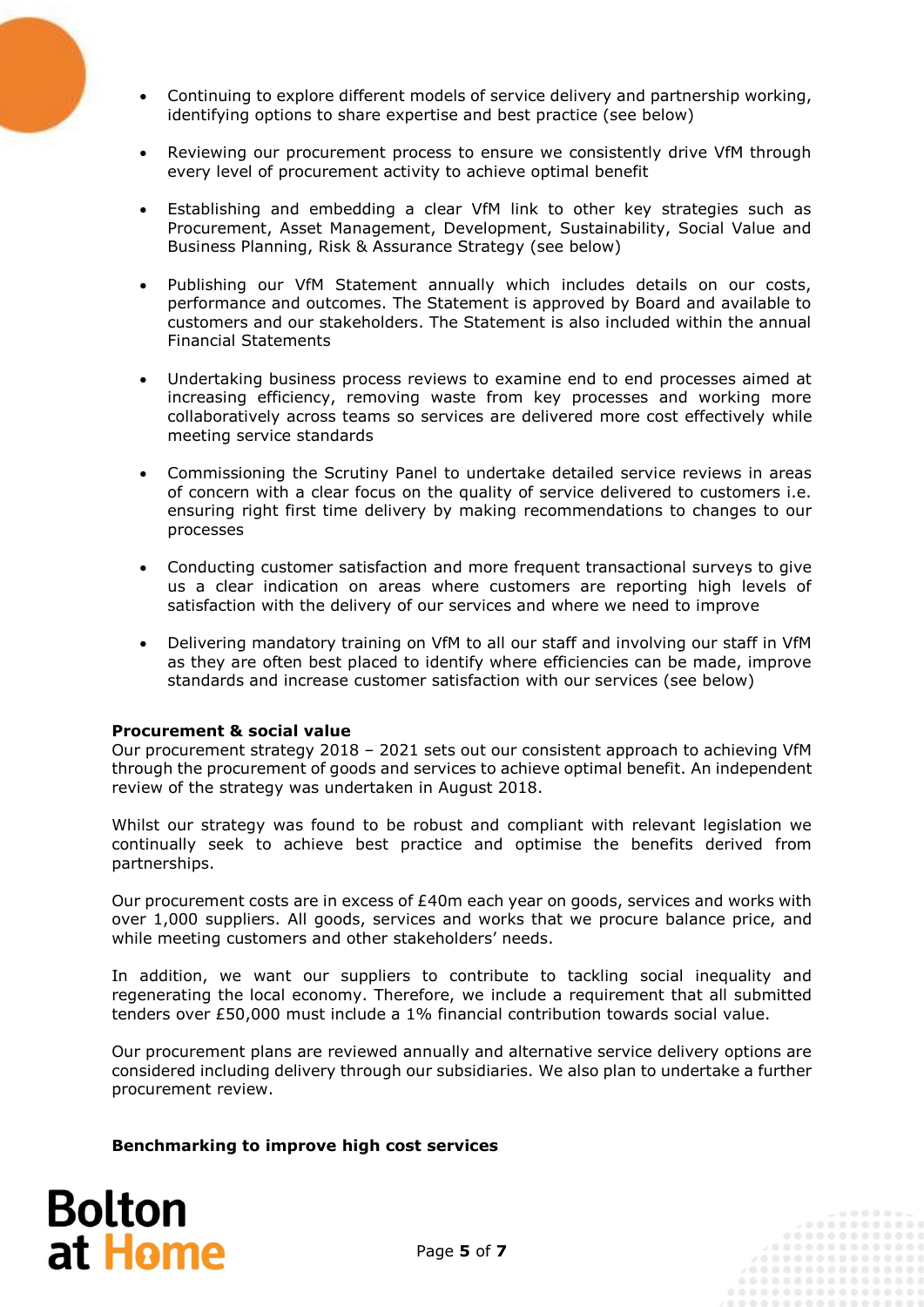We currently benchmark our costs and performance via HouseMark using the sector scorecard's VfM metrics to understand our position comparable to other Registered Providers. There are areas of our business where our operating costs are higher than our peers. These are reported to Group Board and Group Audit & Risk Committee which determines which areas will be selected for VfM reviews.

The areas of focus over the next couple of year are improvements to properties and repairs and maintenance where we are on the borderline of third and fourth quartiles compared to similar organisations and which account for around a half of our headline social housing cost per unit, see chart 2 below.



## **Understanding and managing the performance of our assets**

The majority of our existing assets add a positive net present value (NPV) to our business. We use PAVE software, which is continuing to be developed to help understand the return on assets with contextual indicators being added to the model to provide a clearer understanding of the viability of our assets.

Over the next two years, we will appraise different options to manage poorly performing stock and consider alternatives such as disposal and/or redevelopment. We will refresh our asset data through a large scale condition survey so we can develop better property investment plans that meet the needs of our customers and compliments our development programme. We will specifically focus on improving VfM by reviewing our design and specification materials and incorporating new energy efficient technologies to reduce gas and electricity expenditure.

### **Building on development and growth**

This is a key aspect of our future plans to build further resilience into the organisation and consolidate our financial viability. The Board approved our Growth Strategy and in conjunction with the Development Strategy will ensure all our business development activity adds value, protects our asset base and improves the quality of our services based in delivering VfM.

Delivering new affordable homes is a clear objective within the Business Plan underpinned by our Development Strategy. Our new build schemes are appraised using a NPV method which replicates the methodology in PAVE to appraise our existing stock

**Ensuring we deliver efficient customer focussed services**